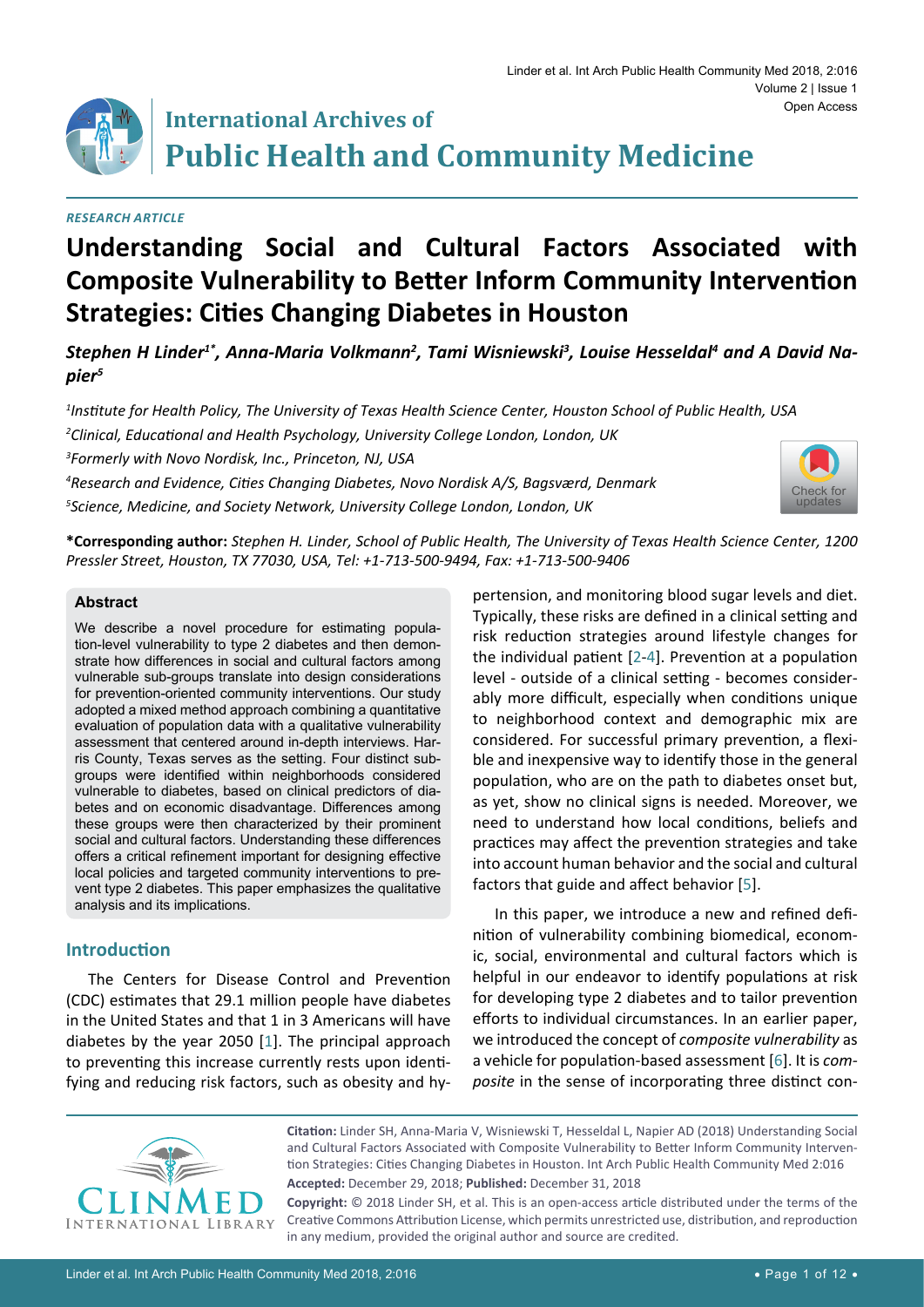**Composite vulnerability** The quantitative phase, used data from the Health of Houston Survey [\(www.healthofhouston.org\)](http://www.healthofhouston.org) to identify and map populations within Houston that showed evidence of *composite* vulnerability, that is, vulnerability that encompasses social, neighborhood and individual-level attributes. A statistical branching method was used to identify best predictors of type 2 diabetes in the Harris County population, based on a set of 35 variables linked to social and lifestyle determinants of health. In parallel, cluster analysis of these same variables identified distinctive profiles among those already diagnosed *with* diabetes. These profiles, in turn, were used to screen the undiagnosed population for the presence of these characteristics. Neighborhoods with

tributors to vulnerability, ranging from the collective to the personal level: one's neighborhood factors, household economic standing, and personal health characteristics. We operationalize *vulnerability* empirically with local data at each of these three levels. The most vulnerable neighborhoods are identified through systematic comparison between those already diagnosed with type 2 diabetes and the undiagnosed population. Other signs of vulnerability are derived from the best population predictors for type 2 diabetes. Accordingly, we expect the content of what counts as vulnerability to vary across populations and geographic areas and thereby recognize the importance and impact of social and environmental factors [[7](#page-10-6)]. In the paper presented here, we further *refine the composite vulnerability* by identifying the site-specific social and cultural factors linked to vulnerability and through examining how groups across a *spectrum of relative vulnerability vary* (in this particular context). We also describe the social and cultural factors that characterize the groups uniquely. There is a strong evidence that the social and cultural factors we describe influence individuals' health-related behaviors, and they should, therefore, be considered alongside clinical and other characteristics when attempting to reduce the incidence of preventable diseases such as diabetes [[8](#page-10-7)-[10\]](#page-10-8). In effect, the social and cultural factors shape what is feasible and/or desirable in everyday life and thus have clear import for the design of effective

## **Method**

prevention strategies.

The study employed a mixed methods approach with a sequential quantitative and qualitative phase and *action consequences* [[11](#page-10-9),[12\]](#page-10-10). The quantitative phase [[6](#page-10-3)] created our composite of vulnerability whereas the qualitative phase (reported in this paper) refined our composite of vulnerability. Results reported here were disseminated to stakeholder groups to provide empirical guidance for local prevention efforts.

neighborhoods, and subjects from the top 3 of these were selected for in-depth qualitative interviews.

Once the most vulnerable neighborhoods were selected, 4 sub-groups of residents could be identified based on personal health issues that were mainly clinical (whether they had at least 2 out of 3 of the best predictors of diabetes in this region derived from the statistical branching method: hypertension, BMI  $>$  26.9 kg/m<sup>2</sup>, and age  $>$  45 years), and whether they were experiencing economic disadvantage (defined as having at least 2 of 3 economic factors: income ≤ 199% FPL, difficulty buying food, and experiencing financial constraints). The resulting  $2 \times 2$  matrix defines 4 unique levels of vulnerability within the most vulnerable neighborhoods - our composite measure.

|               |          | Economic Disadvantage |          |  |
|---------------|----------|-----------------------|----------|--|
|               |          | positive              | negative |  |
| Clinical Risk | positive | Group 1               | Group 2  |  |
|               | negative | Group 3               | Group 4  |  |

During the qualitative phase, in-depth interviews were conducted with participants from the three vulnerable neighborhoods to identify the site-specific social and cultural factors plausibly linked to vulnerability and examine what kinds of social and cultural factors can characterize them uniquely.

## **The qualitative interview guide**

The qualitative interview guide was adapted from the Diabetes Vulnerability Assessment [D-VA], a qualitative research instrument developed by University College London as part of the Cities Changing Diabetes (CCD) Program, a multi-site research and action collaboration. Site-specific versions of the D-VA has been implemented in five cities: Mexico City, Houston, Copenhagen, Shanghai and Tianjin, with the aim of establishing new local and global evidence bases for the complex sociocultural drivers of diabetes [\[13](#page-10-5)]. For this study, the research interest was centered on prevention of type 2 diabetes, so the interview guide was adjusted for application to participants who had not been diagnosed with type 2 diabetes.

## **Participant recruitment**

A total of 125 participants were recruited from the 3 Houston neighborhoods of Greater Heights-Washington, Atascocita-Lake Houston, and East Houston-Settegast, which had been identified as regions of high relative vulnerability [[6](#page-10-3)]. Sample households were randomly chosen by mailing address using the United States Postal Service's Delivery Sequence File and contacted by phone or in person by specially trained recruiters. For cases in which the first randomly selected household did not meet inclusion criteria, recruiters moved door-to-door until a nearby household meeting inclusion criteria was identified.

the highest concentrations of *undiagnosed* individuals matching these profiles were designated as vulnerable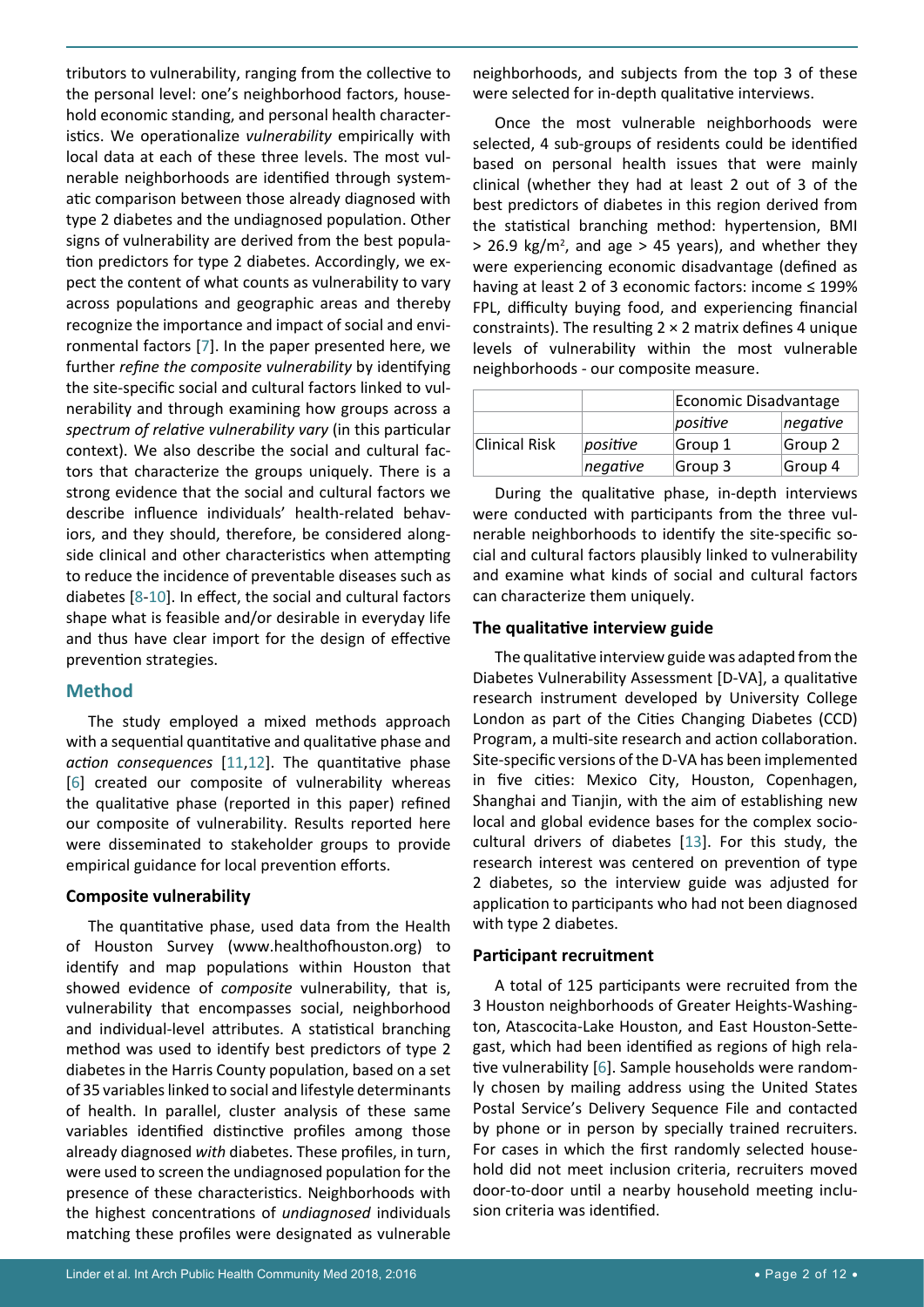Inclusion criteria required participants to be aged 18 years or older, not diagnosed with type 1 or type 2 diabetes, able to understand and speak English (a limitation of our available pool of specialized interviewers), able to provide informed consent, and exhibiting at least one of eight case filters drawn from either of two, previously-defined profiles of those with diabetes (from our cluster analysis): have health insurance (private or public), age  $\geq$  55 years, either employed or unemployed, either no support from public programs or  $\geq 1$  program providing support, income either < 100% FPL (federal poverty level) or > 200% FPL, either never or rarely/sometimes has difficulty buying food, either 0 or  $\geq$  8 days of poor health in the past 30 days, and either white non-Hispanic or black non-Hispanic. Institutional review board approval was obtained prior to recruitment. Each participant provided informed consent and received a \$100 honorarium for their participation.

## **Data collection**

Interviews were performed by 2-person teams of fieldworkers and occurred either at participants' homes or other suitably private locations. Each interview took approximately 90 minutes and included administration of a pre-screening questionnaire. Pre-screening questionnaires collected participant information, such as standard demographic data, clinical risk factors for diabetes, and indicators of economic disadvantage, and interviews explored in detail participants' circumstances, experiences, attitudes, and opinions related to health and well-being and living in a specific neighborhood. The 125 interviews were conducted, recorded, and transcribed. Verbatim transcripts were the main source

for analysis and were supplemented by executive summaries and data from pre-screening questionnaires. Executive summaries included notes and ethnographic observations provided by respective lead field-workers.

#### **Thematic content analysis**

Researchers experienced in qualitative data analysis, coded all transcribed interviews following wellestablished principles of Thematic Content Analysis (TCA) [[14\]](#page-10-11). As is required for rigorous analysis [\[15](#page-10-12)], a detailed consensus-based code manual capturing salient data was developed by the authors to guide the coding process. Salience was defined as having potential to illustrate how vulnerability or resilience to diabetes may emerge and be understood locally. Coded data were categorized into distinct themes ([Appendix](#page-11-0)  [Table 1\)](#page-11-0). These themes were further synthesized into a set of distinct social and cultural factors plausibly linked vulnerability. Factors were defined as concretely observable influences in one's life, based on life course, economic circumstance, environment, health, geographic location, culture, customs, or traditions. A final set of 10 social and cultural factors linked to vulnerability was identified [\(Appendix Table 2\)](#page-11-1).

#### **Refined composite vulnerability**

The 125 participants were arranged into the 4 subgroups of vulnerability according to the combination of the presence and/or absence of clinical and economic factors as reflected in the  $2 \times 2$  vulnerability composite matrix. The prevalence of each social or cultural factor that was determined to be linked to vulnerability was assessed within the overall sample and each sub-group (Table 1). Primary and secondary factors emerging from

**Table 1:** The frequency of social and cultural themes by groups (entries are percentages of respondents within each group mentioning this theme - multiple theme mentions are permitted).

|                                                          | Clinical Risk/Economic Disadvantage <sup>a</sup> |                      |                      |                                        |                             |
|----------------------------------------------------------|--------------------------------------------------|----------------------|----------------------|----------------------------------------|-----------------------------|
|                                                          |                                                  | $+$ /+               | $+/-$                | $-l+$                                  | $-l-$                       |
|                                                          |                                                  | Group 1              | Group 2              | Group 3                                | Group 4                     |
|                                                          | Overall                                          |                      |                      |                                        |                             |
| <b>Themes</b>                                            | $N = 125$                                        | $n = 28$             | $n = 32$             | $n = 24$                               | $n = 41$                    |
| Experience of change and transition                      | 77.6                                             | 75.0                 | $86.5^{\circ}$       | 87.5                                   | 68.3                        |
| Adhering to food traditions                              | 42.4                                             | 57.2 <sup>b</sup>    | 40.5                 | 37.5                                   | 43.9 <sup>c</sup>           |
| Car main transport/long commute                          | 41.6                                             | 28.6                 | 41.6                 | 50.0 <sup>b</sup>                      | 48.8 <sup>c</sup>           |
| Time constraints                                         | 40.0                                             | 32.2                 | 37.8                 | 41.6 <sup>c</sup>                      | 51.2 <sup>b</sup>           |
| Guided by peer appearance                                | 32.0                                             | 17.9                 | 24.3                 | 33.3                                   | 43.9 <sup>b</sup>           |
| Active caregiver for dependents                          | 32.0                                             | 25.0                 | 21.6                 | 37.5 <sup>c</sup>                      | 39.0                        |
| Lack of trust in health care or health care<br>providers | 28.8                                             | 60.0 <sup>b</sup>    | 16.2                 | 29.2                                   | 21.9                        |
| Living in a neighborhood with few amenities              | 21.6                                             | 32.2 <sup>c</sup>    | 18.9                 | 33.3                                   | 9.8                         |
| Not part of the local community                          | 20.8                                             | 46.4 <sup>b</sup>    | 13.5                 | 25.0                                   | 17.0                        |
| Low health literacy                                      | 20.0                                             | 32.1 <sup>b</sup>    | $27.0^\circ$         | 16.6                                   | 17.0                        |
| <b>Group Summary Description</b>                         |                                                  | Isolated<br>skeptics | Concerned<br>seniors | Financially<br>pressured<br>caregivers | Time-<br>pressured<br>young |

ª: Clinical risk defined as having 2 or more of 3 clinical risk factors: age ≥ 45 years, body mass index ≥ 26.9 kg/m², hypertension. Economic disadvantage defined as having 2 or more of 3 economic factors: ≤ 199% federal poverty level, financial constraint, difficulty buying food; <sup>b</sup>: Key primary factor; °: Key secondary factor.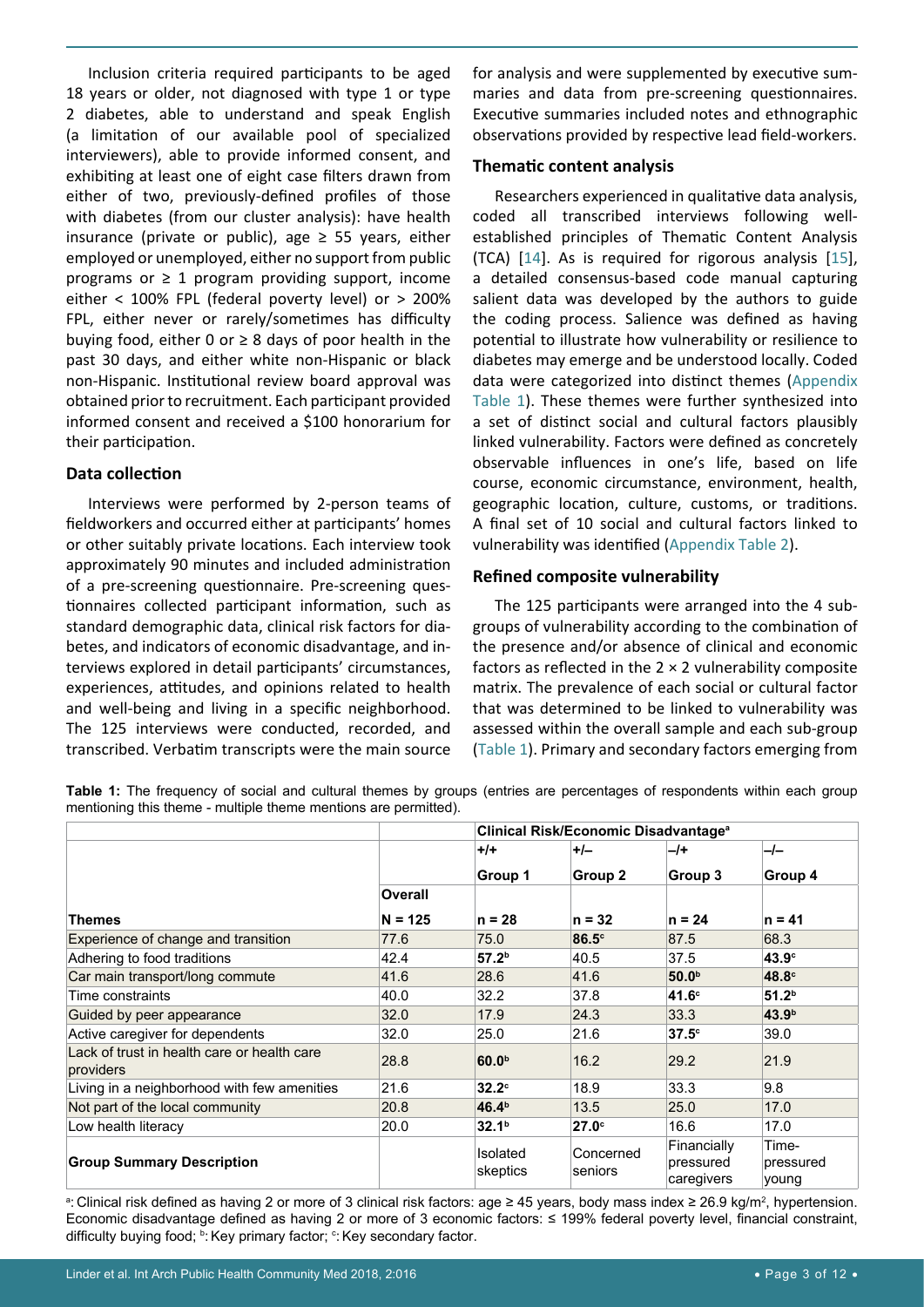

**Figure 1:** Clinical and economic risk factors within groups.

BMI: Body mass index; ª: Clinical risk defined as having 2 or more of 3 clinical risk factors: age ≥ 45 years, BMI ≥ 26.9 kg/ m2 , hypertension. Economic disadvantage defined as having 2 or more of 3 economic factors: ≤ 199% federal poverty level, financial constraint, difficulty buying food.

|                                     | Total     | Group 1   | Group 2           | Group 3   | Group 4           |  |
|-------------------------------------|-----------|-----------|-------------------|-----------|-------------------|--|
| <b>Characteristic</b>               | $N = 125$ | $n = 28$  | $n = 32$          | $n = 24$  | $n = 41$          |  |
| Mean age, years                     | 50.9      | 55.9      | 65.0              | 44.3      | 41.5              |  |
| Mean BMI, kg/m <sup>2</sup>         | 28.3a     | 33.6      | 29.3 <sup>b</sup> | 26.7      | 24.9 <sup>c</sup> |  |
| High blood pressure, n (%)          | 47 (37.6) | 19(67.9)  | 25(78.1)          | 1(4.2)    | 2(4.9)            |  |
| Gender, n (%)                       |           |           |                   |           |                   |  |
| Female                              | 78 (62.4) | 18 (64.3) | 19 (59.4)         | 15 (62.5) | 26 (63.4)         |  |
| Male                                | 47 (37.6) | 10(35.7)  | 13 (40.6)         | 9(37.5)   | 15 (36.6)         |  |
| Neighborhood, n (%)                 |           |           |                   |           |                   |  |
| Atascocita                          | 23(18.4)  | 1(3.6)    | 11(34.4)          | 5(20.8)   | 6(14.6)           |  |
| <b>Greater Heights</b>              | 52(41.6)  | 5(17.9)   | 11(34.4)          | 9(37.5)   | 27 (65.9)         |  |
| Settegast                           | 50(40.0)  | 22(78.6)  | 10(31.3)          | 10(41.7)  | 8(19.5)           |  |
| Health insurance status, n (%)      |           |           |                   |           |                   |  |
| Private                             | 63 (50.4) | 4(14.3)   | 17 (53.1)         | 9(37.5)   | 33 (80.5)         |  |
| Public                              | 41 (32.8) | 16(57.1)  | 15 (46.9)         | 7(29.2)   | 4(9.8)            |  |
| None                                | 21(16.8)  | 8(28.6)   | 0                 | 8(33.3)   | 4(9.8)            |  |
| Employment status, n (%)            |           |           |                   |           |                   |  |
| Working <sup>d</sup>                | 78 (62.4) | 13(46.4)  | 17(53.1)          | 19 (79.2) | 29 (70.7)         |  |
| Not working                         | 47 (37.6) | 15(53.6)  | 15(46.9)          | 5(20.8)   | 12(29.3)          |  |
| Recipient of public programs, n (%) | 36 (28.8) | 15 (53.6) | 10(31.3)          | 11 (45.8) | 1(2.4)            |  |

| Table 2: Characteristics of groups. |  |  |  |  |  |
|-------------------------------------|--|--|--|--|--|
|-------------------------------------|--|--|--|--|--|

BMI: Body mass index; a: Data collected from n = 123; b: Data collected from n = 31; 아: Data collected from n = 40; 아 Working is defined as being employed and of working age (< 65 years).

each sub-group were identified as those occurring with greatest and second-greatest frequencies compared with the other three. These were then used to characterize that particular sub-group.

#### **Results**

Across all four sub-groups, the most common factors were the experience of change and transition (on an individual, community, or national level); adherence to

food traditions; having a long commute or otherwise spending a large amount of time driving; and the experience of time constraints. The four sub-groups of vulnerability were characterized by distinctive social and cultural factors presented in Figure 1.

Commonly-used terms were chosen as labels for each sub-group; of note, these terms were intended to function not as an "idealized type" but rather as descriptive labels meaningful to service providers,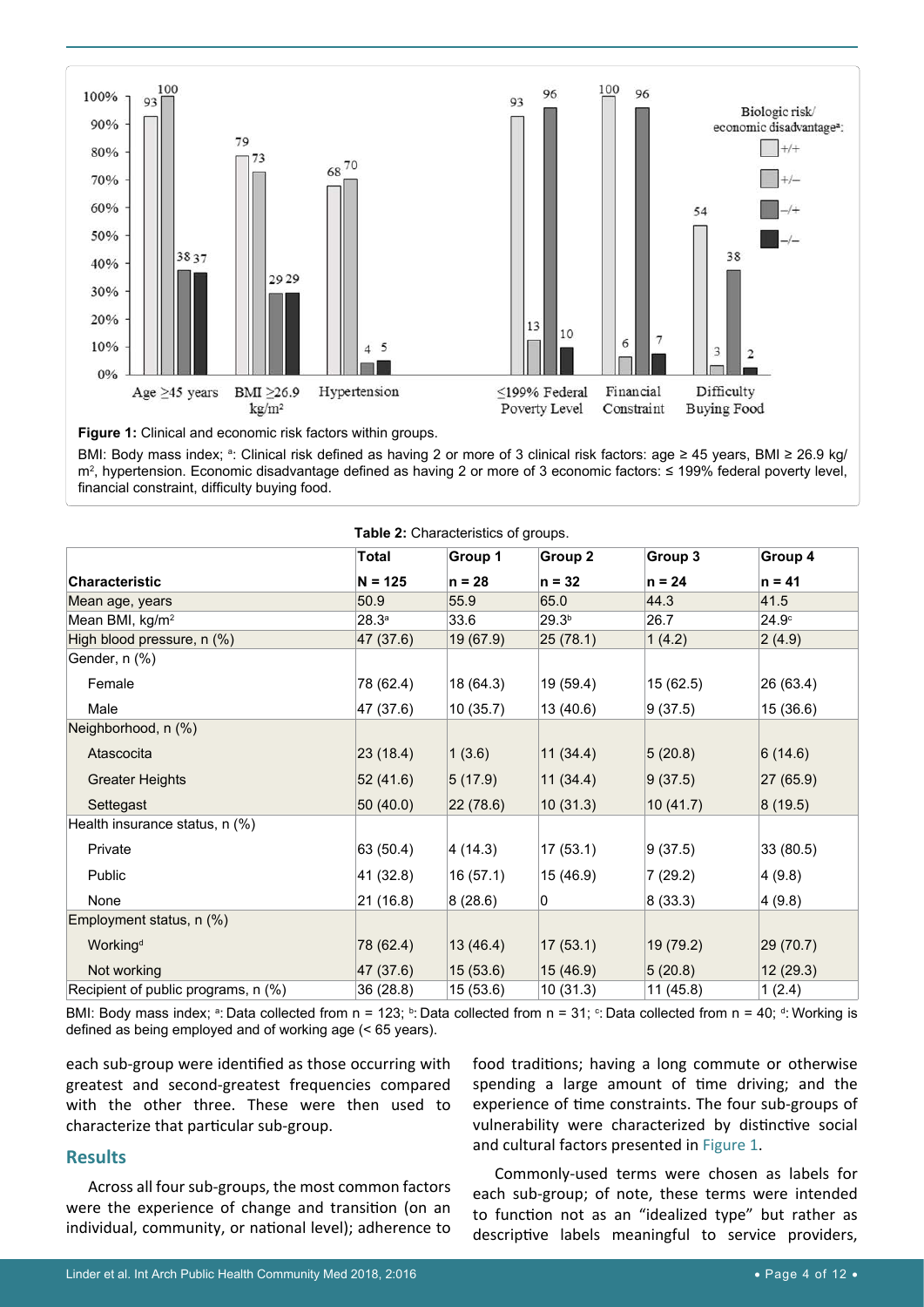local health departments, and other stakeholders in the design of prevention programs. Accordingly, the sub-groups were referred to as Isolated Skeptics, Concerned Seniors, Financially Pressured Caregivers, and Time-Pressured Young. Demographic and other characteristics of each sub-group are shown in Table 2, and key social and cultural factors are described below.

#### **Isolated skeptics**

The subgroup characterized by both elevated clinical risk of diabetes and economic disadvantage was termed the *Isolated Skeptics.* This description derived from 2 defining factors: a feeling of not being part of a community (i.e., feeling "isolated") and lack of trust (i.e., being "skeptical").

Average age in this sub-group was 55.9 years, and most individuals lived in the Settegast area (78.6%). This sub-group exhibited the highest average BMI (33.6 kg/m<sup>2</sup> ), and 67.9% had high blood pressure. Nearly half of individuals (46.4%) were currently working, and 28.6% had no health insurance. Most (60%) reported an income that placed them at 100% FPL or below, and 54% reported that they had sometimes/often difficulty buying food.

Key social and cultural factors of the Isolated Skeptics were lack of trust in the health care system (60.0%), adherence to food traditions (57.2%), not being part of the local community (46.4%), low health literacy (32.1%), and living in a neighborhood with few amenities (32.2%).

Individuals in this sub-group who exhibited a lack of trust generally did so relating to 1 of 3 categories relevant to vulnerability. For some, a sense of mistrust was aimed at the health care system and its providers and was shaped by negative past experiences with health care provision, such as (perceived) missed diagnoses, struggles with medication side effects, or (unexpectedly) large expenses associated with care. For example, as one 54-year-old woman from Greater Heights noted: *"I will not go to [local hospital 1]. (…) I go to [local hospital 2]. I had been going to [local hospital 1] for 3, 4, 5 visits; they never told me I had high blood pressure, never. I go to [local hospital 2] one time. My blood pressure was 220 over 190. They would not let me leave".* A second group expressed a wider lack of trust in society, experts, "the system", and government, and a third group seemed inward-looking and exhibited a lack of trust towards outsiders generally; instead, trust was extended to family members or selected people such as church leaders, on whom they relied for advice, assistance, and provision of care. For example, one 52-year-old man from Settegast stressed that he was a "family person" and that he preferred to stay at home when unwell rather than visiting a physician because of an understanding that his family would be taking care of him. For many participants, the church was a trusted

source of general information, including that related to health; several participants mentioned church ministers as important sources of health care advice.

Feelings of not being part of the local community (in terms of neighborhood) were often discussed in contrast to more meaningful relationships with family members or church communities. For example, as one 68-year-old woman from Settegast said, *"Well, I don't go outside much. I go basically 3 or 4 places. That's the church, YMCA, and to the store. That's about it…I'm kind of isolated a little bit because I don't mingle out with the neighborhood that much".* While some felt not integrated socially in their local neighborhood, some also felt apart from it or even isolated. Additionally, a sense of vulnerability to local crime or a perceived generational shift in attitudes towards caring for others contributed to a withdrawal from community interactions; for example, one 54-year-old woman from Greater Heights cited murder and violent robbery of elderly residents nearby as reasons for being reluctant to go outside or talk to people she did not know.

Low health literacy often manifested in a lack of interest in health-related matters or beliefs regarding health and illness that were contrary to biomedical views. Although most participants had relationships with individuals who were diagnosed with diabetes, that experience often did not translate into better knowledge or concern about their personal risk. For example, one 50-year-old woman from Settegast had an aunt who "passed away from her sugar being too high" but felt she had no need to be personally mindful of potentially living with diabetes and believed that she should focus on avoiding drinking and smoking to reduce her diabetes risk.

For many individuals, diabetes was not a top concern in their daily lives, either because they were managing other health conditions that were perceived as more worrying, or because diabetes was considered to be largely manageable through lifestyle modifications and therefore not as threatening as other illnesses. For example, one 54-year-old woman from Greater Heights was anticipating test results related to a potential breast cancer diagnosis and therefore expressed low interest in contemplating her diabetes risk; similarly, a 53-year-old woman from Settegast reported having too many things going on in her life to worry about diabetes, despite having 2 close family members diagnosed with diabetes.

Adherence to food traditions reflected participants' views towards the social elements of how and where food was consumed, as well as emotional connections derived from preparing and consuming food with others. Some explicitly referred to traditional foods as "soul food" or "Southern food", or other styles of food that acknowledged a sense of legacy. Others referred to a tradition of food abundance; for example, as reported by a 60-year-old woman from Settegast: *"When you see*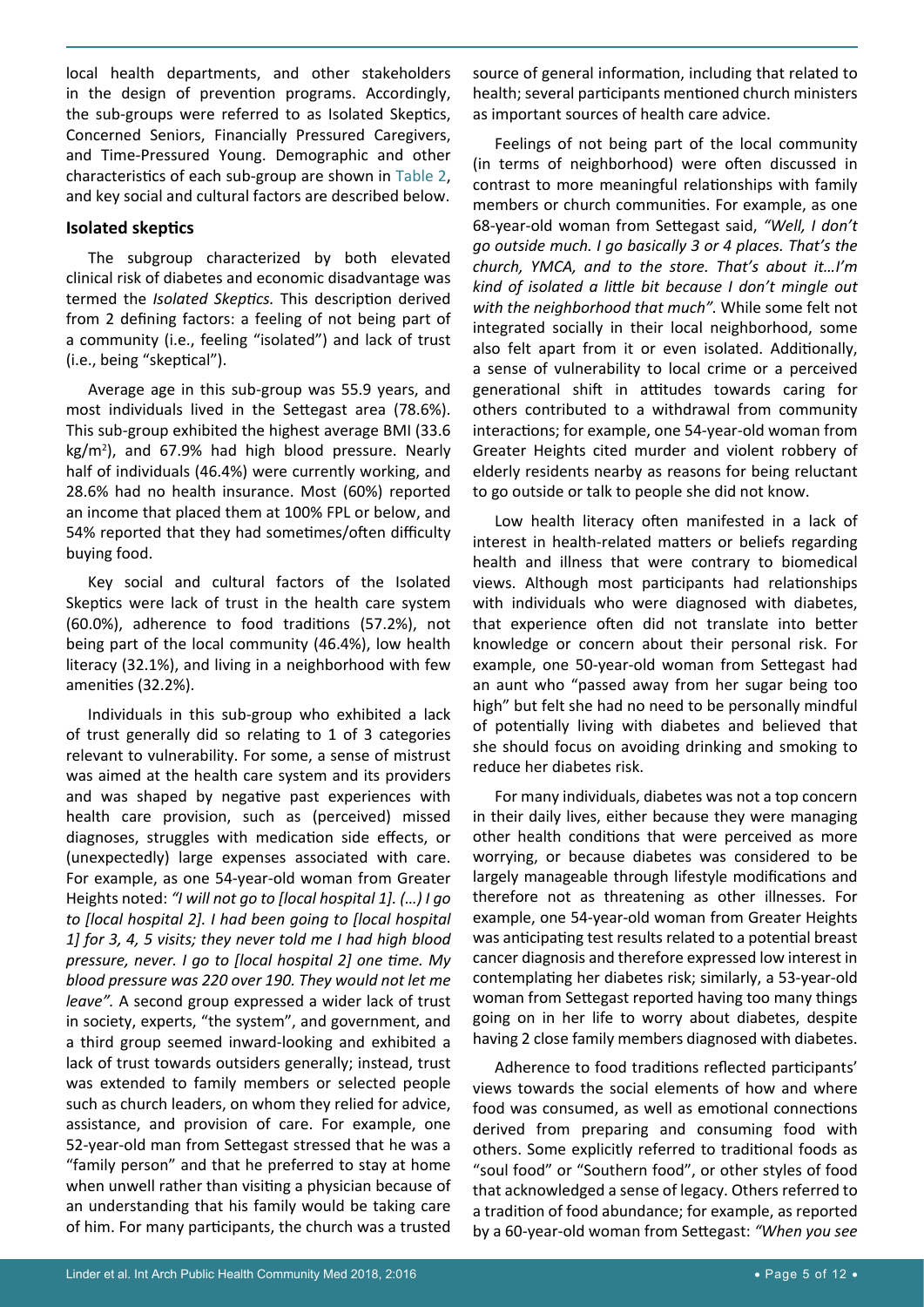*what I cook, you'd think I cook for a wedding…I make a kind of gumbo. Then I make okra gumbo. Then I'm going to have cornbread dressing. I'm going to stuff peppers. Bake macaroni. If I don't think that's covered enough, I'm going to do ribs".* Most participants mentioned that they were trying to "eat right", although several acknowledged that this effort was not always reflected by what they actually ate. Factors mentioned that prevented individuals from eating healthier often focused on tradition or familiarity; Some reported compromising on healthy eating for the sake of maintaining social traditions or eating unhealthy foods simply because that was how they had been raised.

#### **Concerned seniors**

The subgroup characterized by an elevated clinical risk of diabetes but without economic disadvantage was termed the *Concerned Seniors*. This description derived from 2 defining factors: concern with change and transition (i.e., "concerned") and relatively advanced age (i.e., "seniors").

This subgroup exhibited the greatest average age (65.0 years), the highest frequency of high blood pressure (78.1%), and the second highest average BMI (29.3  $kg/m<sup>2</sup>$ ). All participants in this subgroup had health insurance, and 53.1% were currently working. Individuals were nearly evenly distributed across the 3 study neighborhoods. Key factors of the Concerned Seniors were the experience of change and transition (86.5%) and low health literacy (27.0%).

A sense of change and transition applied to a large majority of individuals in this subgroup and was reflected both on a societal/community level and on an individual level. Society- and community-level changes that were mentioned included changes to the national health care system and changes that affected the sense of "community spirit", such as increased crime, reduced quality of schools and local amenities, population influx, and changing demographics. For example, this 72-yearold woman from Settegast gave a typical description of changes within her community: *"When I first moved here 47 years ago, it was an entirely different neighborhood. The (…) people who lived in the homes owned the homes. Now, as the older people have passed away, there are people who are renting most of these homes. And so, it's a totally different culture. We didn't have crime when I first moved here; we had good schools. (…) There just isn't the same culture of association with people anymore. (…) We had access to far better things. We had good grocery stores, and of course, we never had a shopping center or anything like that or clothing stores or anything, but we had access to most of our basic needs. (…) But all of those stores left. They're gone, and it's just a completely different environment".* A majority of participants were concerned about the future, and many believed that changes were linked to a reduced sense of community spirit.

Individual-level changes were largely related to health, well-being, and major life changes; for example, one participant described how a 12-day program helped him quit an alcohol addiction and turn his life around, and others reported finding new therapies for long-term medical conditions. More common changes were negative and included being made redundant, experiencing a significant health scare, and unexpectedly being required to manage family members' needs.

A major concern for many was changes relating to insurance and health care. For example, a 67-year-old man from Atascocita believed that he would "*be all right* [*and have health care] as long as the government doesn't go broke*", while another 71-year-old man from the same neighborhood remarked that "*I hope [that my health care needs will be met in the future]; but I don't know that that's absolutely true. But I hope it probably will be all right. Things are changing, and I don't quite understand all the changes, I'll tell you that right now*". Most participants stated that although they were managing quite well currently, the future was uncertain. One participant, for example, believed that the US government was about to "socialize" medicine, which would lead to increased waiting times and potentially fatal outcomes: "*You'll get [health care] but you're going to have to wait, so that means so many people are going to die, the old people are going to die.…".*

Partially linked to worries about health care provision was the factor of low health literacy. In general, low health literacy, particularly regarding diabetes and its symptoms and causes, could be linked either to a broader absence of interest in healthand diabetes-related matters or to insufficient or misleading information. Several participants had little or no understanding of diabetes, even if they were at risk because of their weight and hypertension, often because they believed that diabetes was not relevant to them e.g., "*Well, I don't really understand diabetes because I don't have it; nobody in my family's had it*", or "*No, [I don't know anything about diabetes because] sample blood, blood tests showed me that I don't have it [diabetes], so I haven't really pursued [finding out about the condition]*". Similarly, a 63-year-old female Settegast resident with hypertension and a BMI of 28.9 remarked that "*I don't really know what the symptoms [of diabetes] are. [.…] I can't tell you because [….] I've just not researched it or talked about it a lot [….]. I see so many people in all walks of life [who] are diabetic. And it has—I think it may have—a lot to do with what they eat or what they do. I'm not sure. […] I don't know, because I don't know that much about it. I haven't really thought about it to that degree*". Another participant thought that "malfunctions in the body" may cause diabetes (i.e., "*[similar to] what causes cancer. They get a cell doesn't produce properly but why I don't know"),* and several said that they thought diabetes was inherited.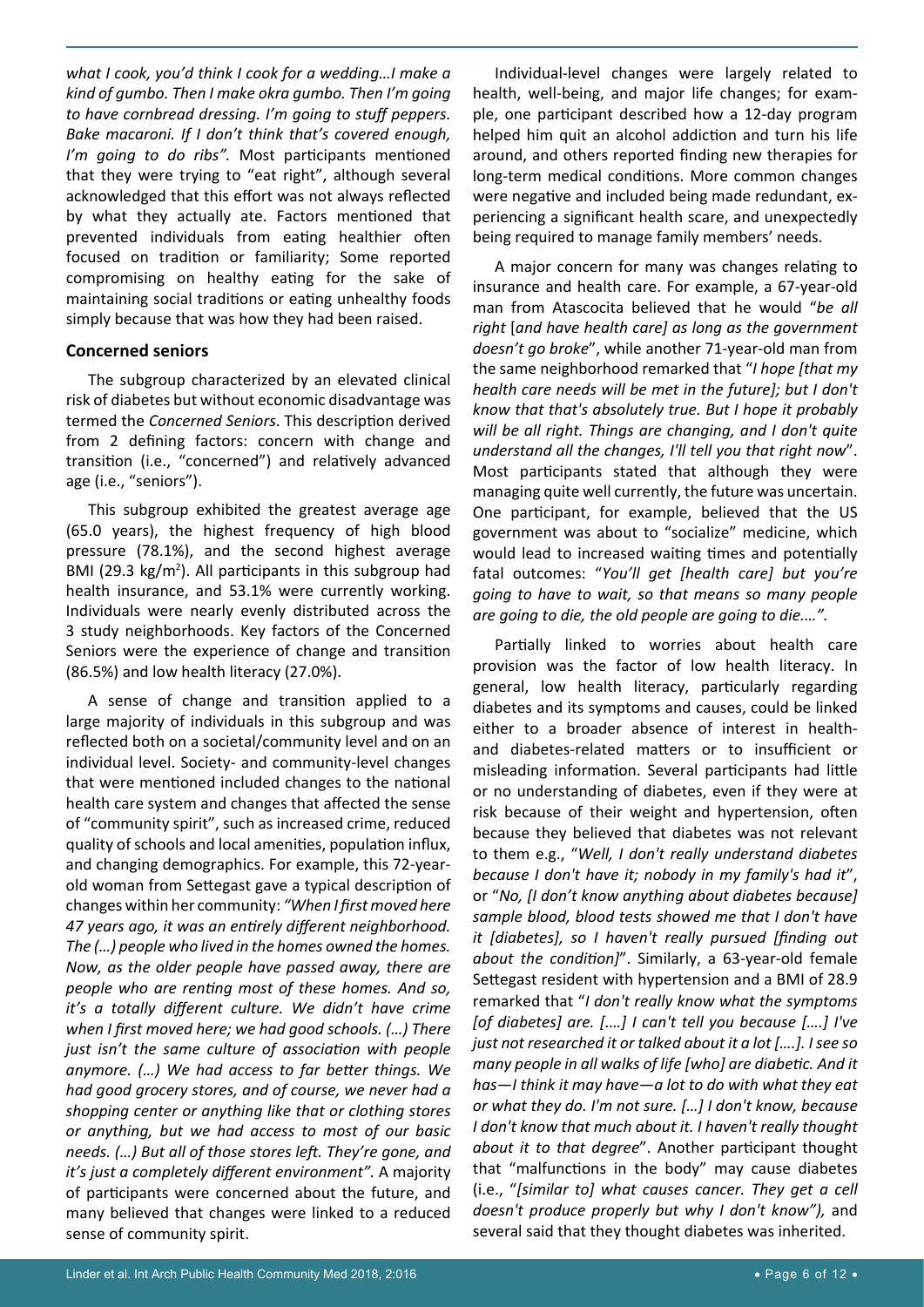Many of the Concerned Seniors expressed some desire to understand health and health care, especially relating to issues concerning hypertension and the need to manage the condition through physical activity and a healthy diet (consistently referred to as "eating right*"*  and frequently perceived as being in conflict with the realities of daily life). However, misconceptions were apparent, and many were reluctant to take medication as prescribed, often for fear of side effects (e.g., "*I don't like to take a lot of medicine* […] *it's just, they cause so many side effects, you know, our medicines have a lot of side effects")*. Whereas some sought alternatives within the health care system (e.g., visiting an acupuncturist regularly to improve overall health), others decided to treat health concerns using other remedies. For example, one 76-year-old participant experimented with substituting statins prescribed for her hypertension with regular doses of flaxseed because of worries about statins being linked to diabetes, and one 75-year-old woman from Settegast reported using home remedies to control her blood pressure: *"You use the herbs, and home remedies, and you try to fix it yourself. (…) when I stop taking the [hypertension] pill, I'd use the apple cider vinegar and the water and then we have the garlic and cook with the herbs too. Mix up the bay leaves and cinnamon and stuff, you know".*

In addition to key distinguishing factors, other factors deemed relevant to the Concerned Seniors were adherence to food traditions and time constraints. In contrast with the Isolated Skeptics, Concerned Seniors discussed food traditions more reflectively and critically; as one 59-year-old woman from the Greater Heights area mentioned, *"I would say that, in general, our traditions (…) were not about eating healthy. It was about eating what you liked. And so you really have to learn (…) to eat healthy. It's not something that most culture's traditions are going to teach you".*  Some individuals viewed a generational divide in the current availability of unhealthy or harmful food, and many equated "traditional" with ethnic foods, such as Jewish, American, Mexican, or Italian. For example, as a 57-year-old man from Greater Heights stated, "*My family traditions are strong and so as Italian I tend to eat Italian, a lot of Italian food and Mediterranean food. Which is different than I think many of my neighbors and people in the community".*

Time constraints were often mentioned as limiting food choices and exercise habits and were usually workrelated. Additionally, family duties (particularly those of younger participants, such as women with children) added significantly to time constraints. Interestingly, and in contrast to the Isolated Skeptics, some factors were mentioned that afforded opportunities to engage in regular physical activity, such as having physically active jobs. For example, as one 68-year-old woman reported, *"I figure 5 days a week I'm on my feet for 8 hours, I mean literally on my feet (…) most of the time* 

*I'm moving, so I figure on those days I'm getting my exercise. It's the 2 days like today when I'm home that I don't get it like I should".* Access to workplace gyms enabled some participants to exercise, and relative financial stability played a role in enabling some to afford exercise classes.

#### **Financially pressured caregivers**

The subgroup characterized by a lower clinical risk of diabetes but with economic disadvantage was termed the *Financially Pressured Caregivers.* This description derived from 2 defining factors: Feelings of financial constraint (i.e., "financially pressured") and an active caregiver role (i.e., "caregivers").

Average age in this subgroup was 44.3 years, and most individuals lived in Settegast (41.7%) or Greater Heights (37.5%). A majority was currently employed (79.2%); however, all considered themselves to be living under financial constraints, and 38% reported sometimes or often having difficulty buying food. This subgroup exhibited the highest rate of not having health insurance (33.3%), with reasons varying but most involving financial considerations. Key social and cultural factors of the Financially Pressured Caregivers were having a long commute (50.0%), time constraints (41.6%), and a caregiver role (37.5%).

Having a long commute was defined as traveling long distances to work, driving as a part of one's job, or needing to drive long distances for groceries and other amenities. Long periods spent in cars clearly had an impact on participants' daily lives (i.e., reducing personal time and contributing to sedentary lifestyles) but also seemed to be widely accepted aspects of Houston life.

Driving times affected individuals' decisions regarding where they lived, worked, and accessed amenities, as several participants discussed weighing the benefits of a shorter commute versus settling for a smaller house or less desirable neighborhood. Many participants lived in an area requiring a long commute to work and heavy use of automobiles. As one 57-year-old man from Settegast reported, "*It takes me an hour to get to work, an hour to get home, along with the eight-and-a-half-hour shift. Use that, come home and eat and go to sleep and usually sleep until almost it's time for me to go back to work".*

Time constraints were frequently associated with long working hours, long commutes, and responsibilities to fulfill family-centered caregiver roles, and were often mentioned as a reason for not exercising regularly. As reported by one 44-year-old man from Greater Heights, *"I really never just went into [exercising regularly]. Since I've been working, I come home and…I'm always busy. And when I get off work, I come home I'm busying around here (…) I'm tired. I mean basically everything will be like closed by the time I get home (…) I get home 6:00, 6:30, sometimes 7:00, working 12-, 13-hour shifts".*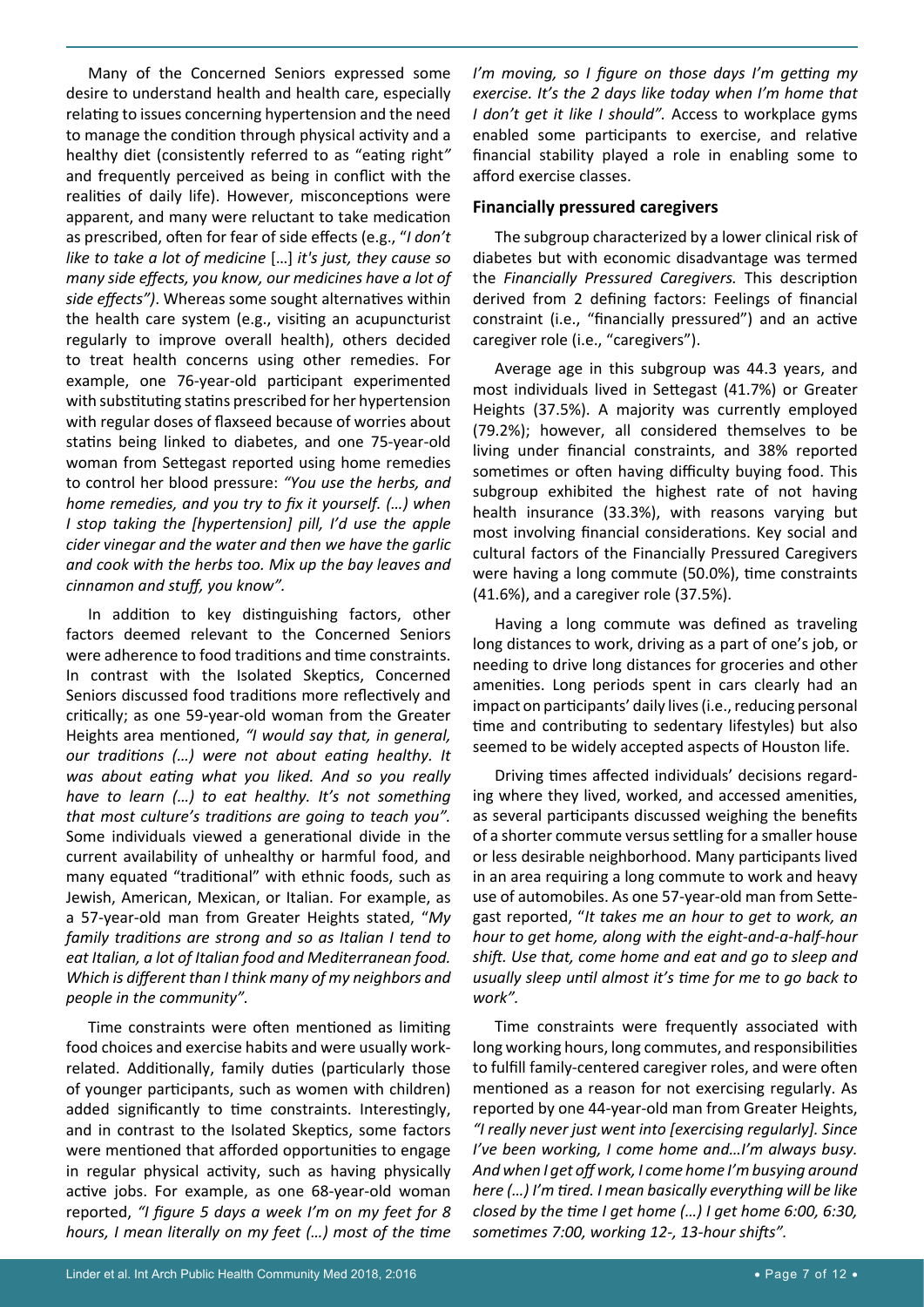The impact of an active caregiver role included issues related to time constraints but also extended to emotional or financial stressors. For example, some participants were unable to maintain a daily job because of responsibilities associated with caring for elderly or chronically ill family members. One notable exemplar was a 43-year-old woman from Settegast who was currently unemployed because of care commitments to 2 children and a mother with Alzheimer disease. She had not found time to obtain health insurance and had not taken final exams for a teaching degree after otherwise completing her studies. The lack of personal time was a significant source of distress; as she mentioned, "*Sometimes you just want to do you, and you just want to be by yourself and people don't, they don't get that and if you don't push the issue yourself, then you'll never ever find the time for yourself, and you'll look around you're just serving everybody else and you aren't happy".* These emotional and financial stressors may contribute to unhealthy eating habits, as some participants noted that food choices were often dictated by convenience or a desire to minimize strain on available time. As described by the aforementioned exemplar, *"Most of those places that we visit is on ten right here, because all you do is jump on the freeway and go around right quick and jump right back off".*

In addition to these factors, the experience of change and transition was deemed relevant to Financially Pressured Caregivers. For some, the changes noted in their neighborhoods were mostly positive and related to better availability of health-promoting and other neighborhood resources or positive reactions to living in an increasingly ethnically diverse and younger neighborhood. More often, however, change and transition was considered negatively, such as concerns about declining morals and values. Some participants mentioned dissatisfaction with changes in parental attitudes towards raising children, a growing sense of entitlement among individuals of younger generations, less defined gender roles, and a loss of traditional values. For example, common themes were mentioned by one 51-year-old woman from Settegast: *"How I was raised my father always was the one at work and my mom was always at home taking care of us. He did most of the work; he was the one that supported us. [Today] some women [are like] hey I'm going to work, or they go out to eat, or they don't want to cook (…). And I think that's the problem right there. Nobody wants to cook anymore".*

#### **Time-pressured young**

The subgroup characterized by having no elevated clinical risk of diabetes or economic disadvantage was termed the *Time-Pressured Young.* This description derived from 2 defining factors: time constraints (i.e., "time-pressured") and a relatively young age (i.e., "young").

This subgroup had the lowest mean age (41.5 years),

the highest percentage of individuals with private health insurance (80.5%), and the highest income levels (≥ 400% FPL, 34%; 200%-399% FPL, 52.3%). A majority of the Time-Pressured Young lived in the Greater Heights area (66%). Compared with the Financially Pressured Caregivers, the Time-Pressured Young had an equal percentage of individuals with BMI > 26.9  $\text{kg/m}^2$  (29%) and a slightly greater percentage with hypertension (5% vs. 4%). Given the lower average age of the Time-Pressured Young, these clinical risk factors may indicate a higher lifetime risk of diabetes. Key social and cultural factors of the Time-Pressured Young were time constraints (51.2%), having a long commute (48.8%), peer appearance (43.9%), and adherence to food traditions (43.9%).

Similar to the Financially Pressured Caregivers, time constraints among Time-Pressured Young were evidenced by long working hours and commuting times. Interestingly, a sense of being overwhelmed by work, rather than unusually long working hours, seemed to underlie time pressure. Most individuals worked average weekly hours; however, they often mentioned having little free time and being tired after work as reasons for eating out, buying take-out food, or preparing quick, unhealthy meals. As one 32-year-old woman from Settegast reported, *"It was just too time consuming with getting on there with the computer, already being at work on the computer all the time and having school work. (…) The day can be so hectic (…), then you have children (…). And we just cook these nachos so we can go to bed because it's getting late".*  Additionally, and unlike the other subgroups, several of the Time-Pressured Young mentioned spending time on social media or other online activities as contributing to time constraints and reducing engagement with perceived "healthy behaviors".

A strong role of perceptions related to peer appearance was unique to the Time-Pressured Young and included feelings with respect to one's normative frame of reference. For example, some overweight individuals perceived themselves as "normal" because of how they assessed themselves against others of similar weight. Others acknowledged their weight issues but contrasted themselves with people who were "even worse", or saw no association between their personal weight and overall health. For example, a 22-yearold man from Greater Heights with a BMI of 34 kg/m<sup>2</sup> reported considering his brother to be more likely than himself to get sick or develop diabetes; comparing his own habits with those of his sibling, he stated that *"[my brother] he's really big; he's the opposite [of me]. I mean, he doesn't like to work out, and uh, he stays in his room. Eat, eat, eat. [Interviewer: How big is he?] Bigger than me".* An observation of diabetes affecting individuals who do not appear overweight was frequently mentioned and seemed to alleviate concerns over one's own weight and contribute to an underestimation of the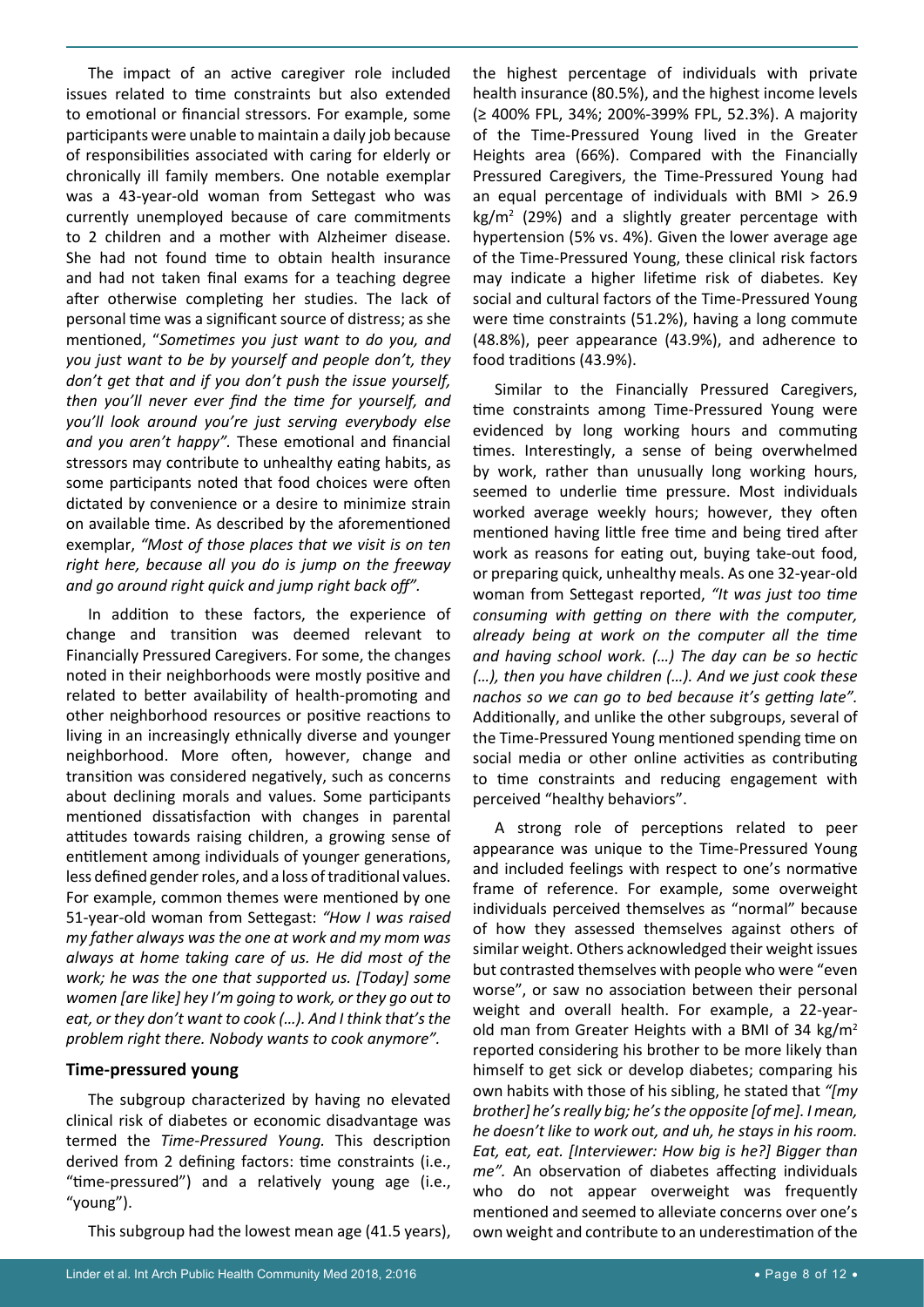benefits of maintaining a healthy weight. For example, one 40-year-old man from Greater Heights commented that he perceived himself as healthier than some of his peers despite having a higher BMI: *"It's really difficult when you do a BMI [test]. I guess it-it-it kind of obvious for some people but some people that are real healthy, it's like, "Wow, you're actually healthy and you still scored kind of low [meaning being overweight]".*

Similar to the Financially Pressured Caregivers, many of the Time-Pressured Young perceived having a long commute as an unavoidable aspect of life in Houston. As mentioned by one 40-year-old man from Greater Heights, *"This is Houston. Nobody lives near. Everybody commutes. I think unless you own your own business, or if you work from home, people commute at least (…) 20, 30 minutes".* This culture may serve as a barrier towards engaging in more physical activity; for example, as voiced by one 27-year-old from Greater Heights, *"Here [in Houston] if it [the gym] is (…) 2 miles away, it's going to be 15 minutes (…) It's not worth it to have to go to the gym or go here, go there".* For many, desirable or affordable neighborhoods were long distances from work, and others lived close to work but still decided to drive each day. A lack of sidewalks and the perception of driving as a normal and unquestioned aspect of Houston life contributed to a reliance on cars for transportation, although the semitropical climate may also be a barrier to seeking alternatives to private cars as the key mode of transport.

Unlike the Isolated Skeptics, for whom food traditions played a key role, adherence to food traditions among the Time-Pressured Young manifested more in the nature of food items than in the act of preparing food. Several individuals reported purchasing prepared food rather than cooking traditional food items from scratch, such as those prepared for family or cultural celebrations. Potentially related to the younger average age of the Time-Pressured Young, food choices and grocery shopping played a larger role in this subgroup compared with others; many mentioned conscious choices about eating organic food or purchasing food in high-quality supermarkets.

## **Discussion**

#### **Practical implications**

As Table 1 made clear, the social and cultural characteristics emerging from our thematic analysis were not distributed evenly among participants. More importantly, as we arranged participants into subgroups of varying levels of vulnerability, we found distinctive social and cultural factors that characterized each group. Although some opportunities to reduce vulnerability may be present in these themes, most constituted barriers to change that make efforts to reduce vulnerability more difficult. Moreover, the difficulties are seldom uniform for all subgroups. The

challenge for program design is thus 2-fold: First, the barriers that are operating in a given population must be identified, and second, approaches to accommodating differences across more and less vulnerable subgroups must be customized.

The sub-group of Isolated Skeptics, for example, was characterized by a distinct lack of trust in health care providers and a lack of engagement with their communities; instead, many participants here turned towards their families for health advice and provision of care. This family-centric behavior warrants further exploration into how to strengthen information and interventions targeted at families as a whole; for example, schools and programs intended for children may have an important long-term role. Supporting and replicating successful church-based models for intervention may also help improve engagement among those for whom their church serves as a trusted source of general information and advice. Because of the important role of family, especially regarding food traditions, sensitivity to the meaning of habits and customs may be important in affecting lasting change and avoiding mistrust and frustration. Another key factor among Isolated Skeptics is the role of financial disadvantage, which may be important in designing effective strategies for intervention. In summary, the challenge for prevention programming is how to regain trust and reengage the Isolated Sceptics (which could involve including churches and other faith-based communities) to improve health and well-being.

Defining characteristics of the Concerned Seniors included a sense of helplessness around the experience of change and transition (at both personal and community levels), a loss of community spirit, and concern over the future. Importantly, the role of change and transition suggests that interventions aiming to encourage profound personal changes may be less effective than focusing on minor behavioral changes. Additionally, because health literacy was somewhat low, opportunities may exist for health and insurance education. In particular, community-based interventions may be useful, as most individuals appeared to be willing to engage at the community or societal level. In contrast to the Isolated Sceptics, healthy lifestyle choices were often facilitated by relatively few financial limitations; however, concern over lifestyle changes accompanying a potential loss of financial independence with increased age or changing circumstances may be an important consideration. In summary, the challenge for prevention programs is how to engage Concerned Seniors in community-based interventions and improve health literacy.

For Financially Pressured Caregivers, combined pressures of financial insecurity and a lack of time available for carrying out "nonessential" tasks often contributed to a lack of focus on one's own health and well-being.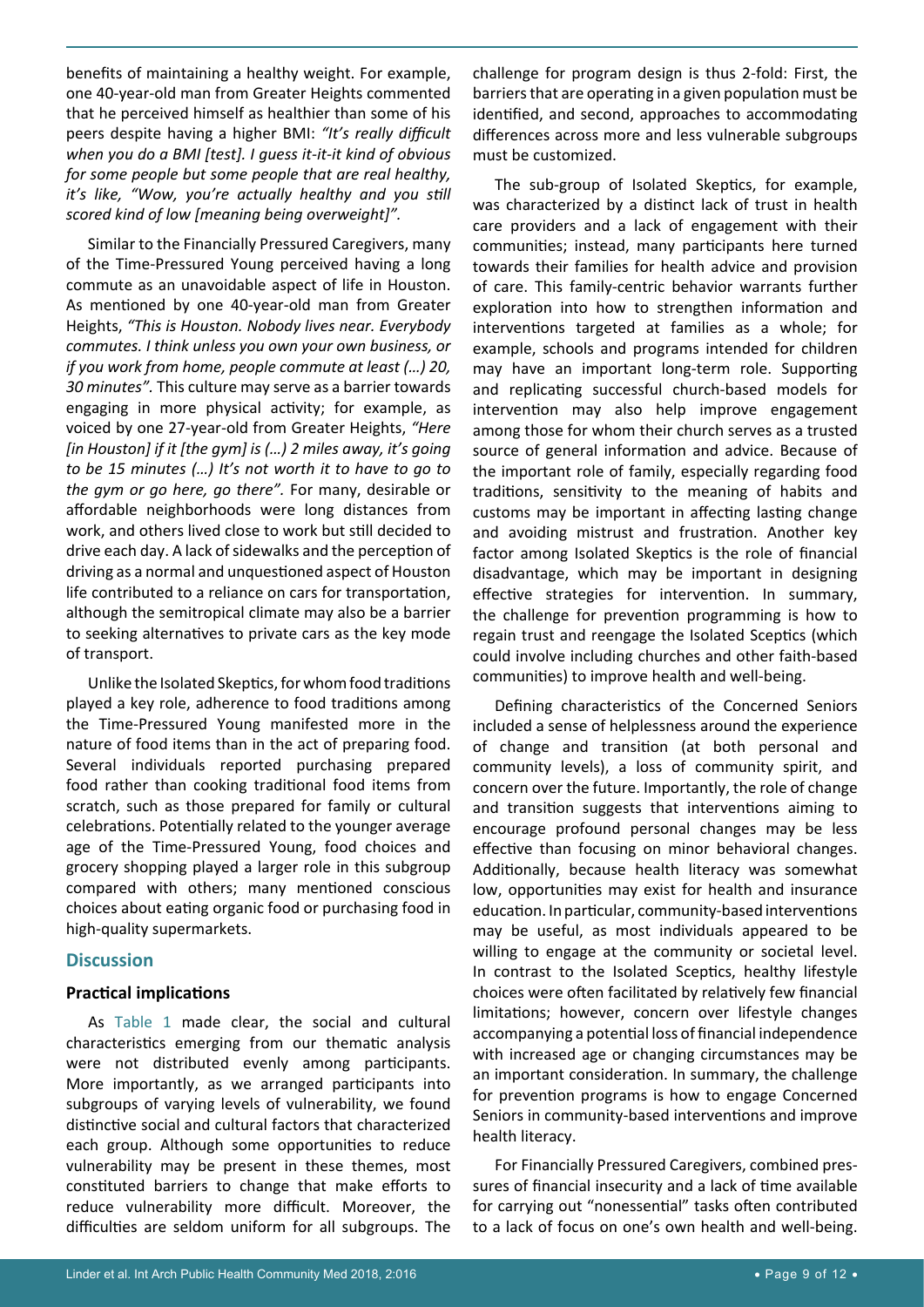The important role of time and financial constraints suggests opportunities for family-centered, holistic approaches towards alleviating overall pressures. A mental health component may also be considered to identify and reduce overall stress and anxiety. This sub-group may benefit from interventions related to access to and education about health care, particularly among those with short-term or part-time work, or with permanent work who cannot afford health insurance. A group that should not be overlooked is caregivers of individuals other than children, such as the elderly and disabled, as these types of caregivers were found to experience significant burdens associated with care. In summary, the challenge for the design of prevention programs is to help the Financially Pressured Caregivers prioritize their own health and everyday life with significant financial and time constraints.

Among the Time-Pressured Young, the relative level of financial security created a range of situations that may contribute to vulnerability. In many cases, the ability to live in a desirable neighborhood, oftentimes resulting in long commutes, and a tendency to eat out frequently were key factors. An important implication is that interventions promoting small changes in daily life are likely to be most effective, as time constraints and work pressures are major barriers towards health-promoting behaviors. For example, considering interventions aimed at partnering with employers to create space within the workday may be useful. Additionally, the unique role of peer appearances suggests a targeted role for interventions that consider the influence of peers and address misconceptions associated with diabetes. In summary, the challenge for program design is to create opportunities for the Time-Pressured Young to prioritize health in their everyday lives and to address misconceptions of who is at risk of diabetes.

#### **Theoretical implications**

Increasing interest has been given to identifying the social and cultural aspects of vulnerability, however defined [\[16](#page-10-13),[17](#page-10-14)], and to tailoring prevention efforts to individual circumstances [\[18](#page-10-15),[19](#page-10-16)]. Our analysis first identified 10 social and cultural factors in a population that most resembled-in social and economic termsthose diagnosed with type 2 diabetes. We then considered how these factors varied across 4 subgroups differing in levels of composite vulnerability. Among the most vulnerable (i.e., the Isolated Skeptics), distinctive factors related to mistrust, food traditions, and a sense of isolation were sources of reluctance to change. Among the least vulnerable (i.e., the Time-Pressured Young), time constraints, commuting, peer judgment, and a different kind of food tradition were related to fewer opportunities to improve health. All were affected by the rapid pace of change and transition in their city and neighborhoods; for some, this was positive, and for others, negative. Clearly, we can expect

these differences to be reflected in how reductions in vulnerability can best be fostered.

#### **Limitations**

Our composite of vulnerability, combining biomedical, economic, social, environmental and cultural factors, provides a new way of redefining vulnerability to diabetes and enables practitioners to tailor prevention efforts to individual circumstances. Nonetheless, there are three kinds of limitations to this work that need to be addressed in future studies adopting this concept.

The first is a potential confusion that comes with the redirection of a familiar term, in our case, *vulnerability*. This term makes an early appearance in the climate change literature, defined as resiliency to natural disasters and outbreaks (the US Centers for Disease Control and Prevention offers a mapping based on a 15-variable index of social vulnerability at [https://svi.cdc.gov\)](https://svi.cdc.gov). The more common use is as a proxy for disadvantage, marginalization and discrimination. While we use several measures of economic disadvantage to characterize groups, our focus is on pathways to type 2 diabetes which cut across social and economic strata. From our prevention perspective, this is a population-wide problem with social and cultural components. Accordingly, our selection of neighborhoods and households to interview, under-sampled those at the margins of the society, who often bear a disproportionate burden of premature death and disability.

Likewise, our attention was focused on neighborhoods rather than workplaces -- a second limitation. To be sure, the demands of work and conditions in the work environment can pose special challenges to avoiding health risks or maintaining a healthy lifestyle. Workplaces have their own social and cultural drivers as well. Our intent is to extend this current work into several corporate and industrial settings to explore these effects and their impact on prevention efforts.

The third and largest set of limitations are methodological. Although we relied on non-parametric methods for our branching and cluster analyses, the data were unweighted survey responses from 5,000 random households in one US county. Interviewees for the social and cultural analysis were chosen from targeted communities, based on screening criteria rather than strict randomization. Those semi-structured interviews generated over 1300 pages of transcripts that were systematically searched for common themes. While a strict protocol was followed in the coding process, informed judgment entered here, as well as in the setting of cutoff points for neighborhood screening, the choice of solution criteria for the non-parametric modelling, and in the selection of the original set of 35 variables.

#### **Conclusions**

An important implication is theoretical -- we can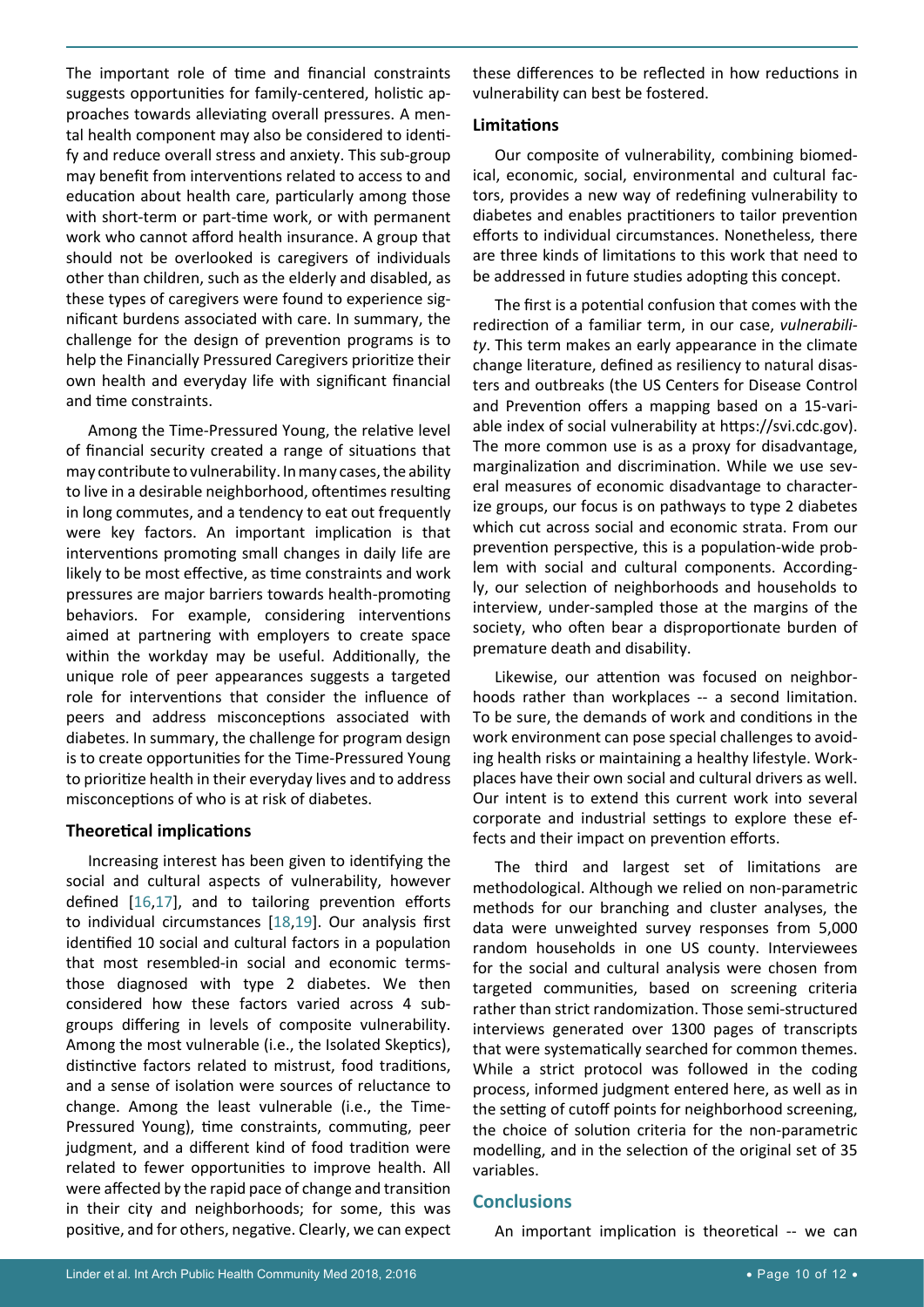better understand vulnerability by thinking of it as a composite concept and uncovering the social and cultural beliefs and practices that reinforce it and keep people on track towards developing diabetes. A second implication is practical and speaks primarily to diabetes prevention and its stakeholders (including local health authorities, nonprofit organizations, employers, and faith-based and neighborhood groups): How do we design prevention strategies to support changes that reduce vulnerability? Although we focused on Houston, the design challenges for prevention are transferable. Our contention is that we must be able to differentiate among sub-groups whose vulnerability challenges differ markedly and correspond to distinctive profiles of social and cultural factors. The design of programs must not only address barriers (and opportunities) raised by these factors but also must be customized to reach unique subpopulations.

#### **Acknowledgements**

Editorial assistance was provided by Anna Abt, PhD, of ETHOS Health Communications in Yardley, Pennsylvania, and was supported financially by Novo Nordisk Inc., Plainsboro, New Jersey, in compliance with international Good Publication Practice guidelines.

#### **Sources of Support**

SHL received support from Novo Nordisk Inc. for this research.

AMV received support from Novo Nordisk Inc. for this research.

TW is a former employee of Novo Nordisk Inc.

LH is an employee of Novo Nordisk A/S.

ADN received support from Novo Nordisk Inc. for this research.

## **Authors' Contributions**

All listed authors made material contributions to this research.

#### **References**

- <span id="page-10-4"></span>1. [\(2015\) Diabetes Report Card 2014. Centers for Disease](https://www.cdc.gov/diabetes/library/reports/reportcard.html)  [Control and Prevention. Atlanta, GA.](https://www.cdc.gov/diabetes/library/reports/reportcard.html)
- <span id="page-10-0"></span>2. [Chan JM, Rimm EB, Colditz GA, Stampfer MJ, Willett WC](https://www.ncbi.nlm.nih.gov/pubmed/7988316)  [\(1994\) Obesity, fat distribution, and weight gain as risk](https://www.ncbi.nlm.nih.gov/pubmed/7988316)  [factors for clinical diabetes in men. Diabetes Care 17: 961-](https://www.ncbi.nlm.nih.gov/pubmed/7988316) [969.](https://www.ncbi.nlm.nih.gov/pubmed/7988316)
- 3. [Gress TW, Nieto FJ, Shahar E, Wofford MR, Brancati FL](https://www.ncbi.nlm.nih.gov/pubmed/10738048)  [\(2000\) Hypertension and antihypertensive therapy as risk](https://www.ncbi.nlm.nih.gov/pubmed/10738048)  [factors for type 2 diabetes mellitus. Atherosclerosis risk in](https://www.ncbi.nlm.nih.gov/pubmed/10738048)  [communities study. N Engl J Med 342: 905-912.](https://www.ncbi.nlm.nih.gov/pubmed/10738048)
- <span id="page-10-1"></span>4. [Haffner SM \(1998\) Epidemiology of type 2 diabetes: Risk](http://care.diabetesjournals.org/content/21/Supplement_3/C3)  [factors. Diabetes Care 21: C3-C6.](http://care.diabetesjournals.org/content/21/Supplement_3/C3)
- <span id="page-10-2"></span>5. [Ferzacca S \(2012\) Diabetes and Culture. Annu Rev](https://www.annualreviews.org/doi/abs/10.1146/annurev-anthro-081309-145806)  [Anthropol 41: 411-426.](https://www.annualreviews.org/doi/abs/10.1146/annurev-anthro-081309-145806)
- <span id="page-10-3"></span>6. [Linder SH, Marko D, Tian Y, Wisniewski T \(2018\) A](https://www.ncbi.nlm.nih.gov/pmc/articles/PMC6209960/)  [population-based approach to mapping vulnerability to](https://www.ncbi.nlm.nih.gov/pmc/articles/PMC6209960/)  [diabetes. Int J Environ Res Public Health 15: 2167.](https://www.ncbi.nlm.nih.gov/pmc/articles/PMC6209960/)
- <span id="page-10-6"></span>7. [Hill JO, Galloway JM, Goley A, Marrero DG, Minners](http://care.diabetesjournals.org/content/36/8/2430)  [R, et al. \(2013\) Scientific statement: Socioecological](http://care.diabetesjournals.org/content/36/8/2430)  [determinants of prediabetes and type 2 diabetes. Diabetes](http://care.diabetesjournals.org/content/36/8/2430)  [Care 36: 2430-2439.](http://care.diabetesjournals.org/content/36/8/2430)
- <span id="page-10-7"></span>8. [Kleinman A, Eisenberg L, Good B \(2006\) Culture, illness,](https://www.ncbi.nlm.nih.gov/pubmed/626456)  [and care: Clinical lessons from anthropologic and cross](https://www.ncbi.nlm.nih.gov/pubmed/626456)[cultural research. Ann Intern Med 88: 251-258.](https://www.ncbi.nlm.nih.gov/pubmed/626456)
- 9. [Marmot M \(2005\) Social determinants of health inequalities.](https://www.ncbi.nlm.nih.gov/pubmed/15781105)  [Lancet 365: 1099-1104.](https://www.ncbi.nlm.nih.gov/pubmed/15781105)
- <span id="page-10-8"></span>10. [Napier AD, Ancarno C, Butler B, Calabrese J, Chater A, et](https://www.ncbi.nlm.nih.gov/pubmed/25443490)  [al. \(2014\) Culture and health. Lancet 384: 1607-1639.](https://www.ncbi.nlm.nih.gov/pubmed/25443490)
- <span id="page-10-9"></span>11. Cresswell JW (2014) A concise introduction to mixed methods research. Sage, Thousand Oaks, CA.
- <span id="page-10-10"></span>12. [Ozawa S, Pongpirul K \(2014\) 10 best resources on mixed](https://www.ncbi.nlm.nih.gov/pubmed/23564372)  [methods research in health systems. Health Policy Plan 29:](https://www.ncbi.nlm.nih.gov/pubmed/23564372)  [323-327.](https://www.ncbi.nlm.nih.gov/pubmed/23564372)
- <span id="page-10-5"></span>13. [Napier AD, Nolan JJ, Bagger M, Hesseldal L, Volkmann](https://bmjopen.bmj.com/content/7/11/e015240)  [A-M \(2017\) Study protocol for the Cities Changing Diabetes](https://bmjopen.bmj.com/content/7/11/e015240)  [programme: A global mixed-methods approach. BMJ Open](https://bmjopen.bmj.com/content/7/11/e015240)  [7: e015240.](https://bmjopen.bmj.com/content/7/11/e015240)
- <span id="page-10-11"></span>14. [Boyatzis R \(1998\) Transforming qualitative information:](http://psycnet.apa.org/record/1998-08155-000)  [Thematic analysis and code development. SAGE](http://psycnet.apa.org/record/1998-08155-000)  [Publications, Thousand Oaks, CA.](http://psycnet.apa.org/record/1998-08155-000)
- <span id="page-10-12"></span>15. [Fereday J, Muir-Cochrane E \(2006\) Demonstrating rigor](https://journals.sagepub.com/doi/10.1177/160940690600500107)  [using thematic analysis: A hybrid approach of inductive](https://journals.sagepub.com/doi/10.1177/160940690600500107)  [and deductive coding and theme development. Int J Qual](https://journals.sagepub.com/doi/10.1177/160940690600500107)  [Methods 5: 80-92.](https://journals.sagepub.com/doi/10.1177/160940690600500107)
- <span id="page-10-13"></span>16. [Lam DW, LeRoith D \(2012\) The worldwide diabetes](https://www.ncbi.nlm.nih.gov/pubmed/22262000)  [epidemic. Curr Opin Endocrinol Diabetes Obes 19: 93-96.](https://www.ncbi.nlm.nih.gov/pubmed/22262000)
- <span id="page-10-14"></span>17. [Nam S, Chesla C, Stotts NA, Kroon L, Janson SL \(2011\)](https://www.ncbi.nlm.nih.gov/pubmed/21382643)  [Barriers to diabetes management: Patient and provider](https://www.ncbi.nlm.nih.gov/pubmed/21382643)  [factors. Diabetes Res Clin Pract 93: 1-9.](https://www.ncbi.nlm.nih.gov/pubmed/21382643)
- <span id="page-10-15"></span>18. [Diabetes Prevention Program \(DPP\) Research Group](https://www.ncbi.nlm.nih.gov/pubmed/12453955)  [\(2002\) The Diabetes Prevention Program \(DPP\):](https://www.ncbi.nlm.nih.gov/pubmed/12453955)  [Description of lifestyle intervention. Diabetes Care 25:](https://www.ncbi.nlm.nih.gov/pubmed/12453955)  [2165-2171.](https://www.ncbi.nlm.nih.gov/pubmed/12453955)
- <span id="page-10-16"></span>19. [Nam S, Janson SL, Stotts NA, Chesla C, Kroon L \(2012\)](https://www.ncbi.nlm.nih.gov/pubmed/21747287)  [Effect of culturally tailored diabetes education in ethnic](https://www.ncbi.nlm.nih.gov/pubmed/21747287)  [minorities with type 2 diabetes. J Cardiovasc Nurs 27: 505-](https://www.ncbi.nlm.nih.gov/pubmed/21747287) [518.](https://www.ncbi.nlm.nih.gov/pubmed/21747287)